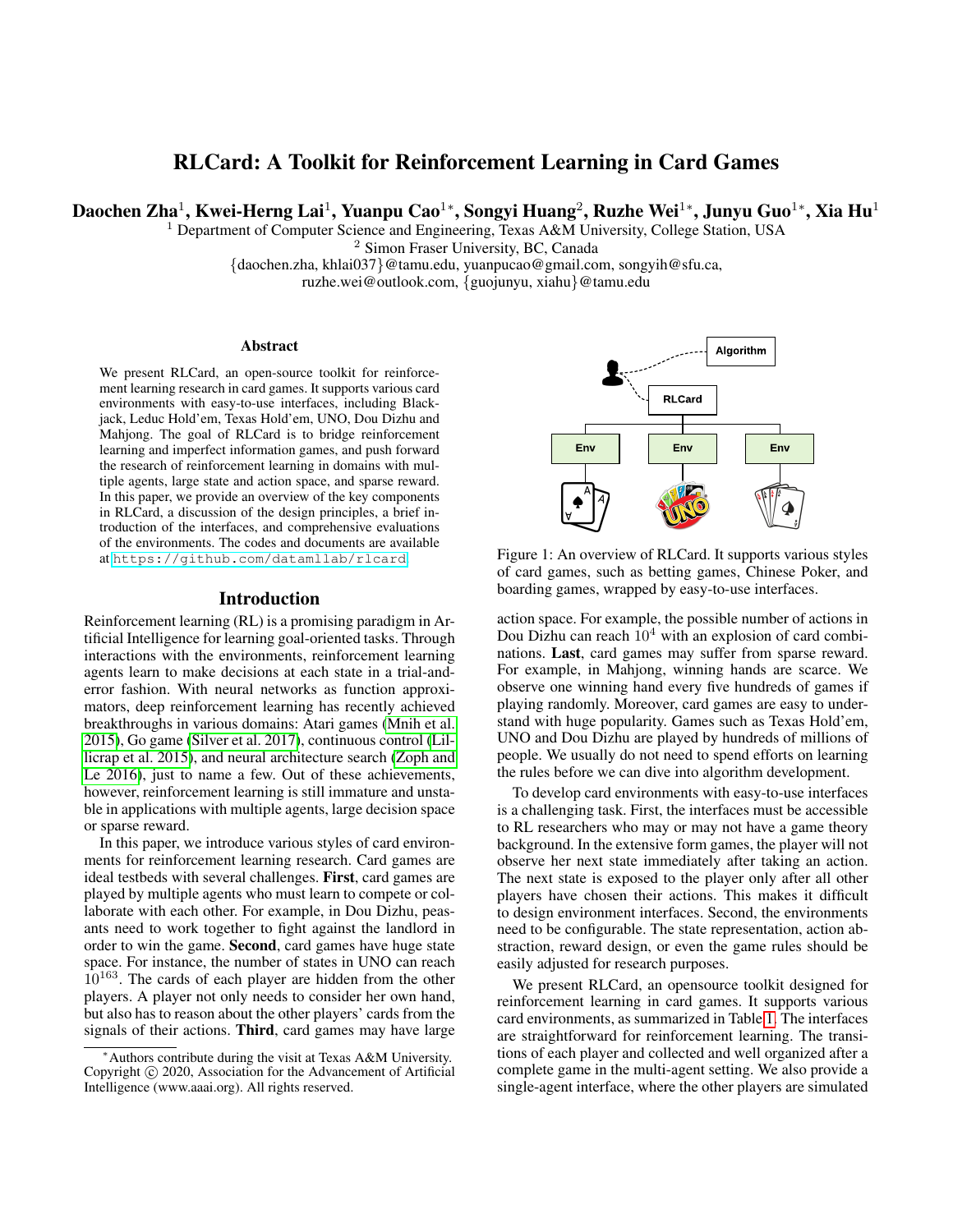<span id="page-1-0"></span>

| <b>Environment</b>     | <b>InfoSet Number</b>  | Avg. InfoSet Size | <b>Action Size</b> |
|------------------------|------------------------|-------------------|--------------------|
| Blackjack              | 105                    | 10′               | 10 <sup>6</sup>    |
| Leduc Hold'em          | 102                    | 102               | 10°                |
| Limit Texas Hold'em    | $10^{14}$              | 109               | 1∩∪                |
| Dou Dizhu              | $10^{53} \sim 10^{83}$ | $10^{23}$         | 104                |
| Mahjong                | $10^{121}$             | $10^{48}$         | 102                |
| No-limit Texas Hold'em | $10^{162}$             | 10 <sup>3</sup>   | 104                |
| <b>INO</b>             | $10^{163}$             | $10^{10}$         |                    |

Table 1: A summary of the games in RLCard. InfoSet Number: the number of the information sets; Avg. InforSet Size: the average number of states in a single information set; Action Size: the size of the action space (without abstraction). Note that for some games, we can only provide a range of the complexity estimation. For example, Dou Dizhu allows a large number of legal combinations of cards, which makes it challenging to estimate the size of the state space.

using pre-trained models. The state and action encoding can be easily configured. The games are implemented under the same structure with clear logic. The evaluation tools are provided to measure the performance by winning rates of tournaments. Future versions will extend the toolkit to include more environments. The goal of RLCard is to bridge reinforcement learning and imperfect information games, and push forward the research of reinforcement learning in domains with multiple agents, large state space, large action space, and sparse reward.

#### **Overview**

In this section, we give an overview of RLCard, and introduce the interfaces. More introductions can be found in Appendix. Figure 1 shows an overview of RLCard. Each game is wrapped by an environment class with easy-to-use interfaces. With RLCard, we can focus on algorithm development instead of engineering efforts on games. When developing the toolkit, we adopt the following design principles:

- Reproducible. Results on the environments can be reproduced. The same result should be obtained with the same random seed in different runs.
- Accessible. Experiences are collected and well organized after each game with straightforward interfaces. State representation, action encoding, reward design, or even the game rules, can be conveniently configured.
- Scalable. New card environments can be added conveniently into the toolkit with the above design principles. We try to minimize the dependencies in the toolkit so that the codes can be easily maintained.

#### Available Environments

The toolkit provides various styles of card games that are popular among hundreds of millions of people, including betting games, Chinese Poker, and some boarding games. Table [1](#page-1-0) summarizes the card games in RLCard and estimates the complexity of each game. The game size can be measured by the number of information sets, which are the observed states from the view of one player. The average size of the information set is defined as the average number of possible game states in each information set. For example, given the observation from the view of one player in Texas Hold'em, the other players could have many possible hands.

Each possible hand corresponds to one game state in this information set. The size of the action space is also provided since large action space will greatly increase the difficulty.

Since most of games have very large state space, it is challenging to immediately solve these human-size games. Thus, we have also implemented some smaller versions of some large games. For example, RLCard also implements a smaller version of Dou Dizhu, where we only keep cards 8, 9, 10, J, Q, K, and A. This variant keeps key features of Dou Dizhu but with much smaller state space.

### Basic Interface

We provide a run function for quickly getting started. It directly generates payoffs and game data, which are organized as transitions, i.e., (state, action, reward, next state, done). This interface is designed for algorithms that do not need to traverse the game tree. An example of running Dou Dizhu with three random agents is as follows:

```
import rlcard
import RandomAgent
# I n i t i a l i z e t h e e n vi r o n m e nt
env = r1c and . make ('doudizhu')
# I n i t i a l i z e random a g e n t s
agent = RandomAgent()env. set_agents ([agent, agent, agent])
while True:
         # G e n e r at e d at a f r om t h e e n vi r o n m e nt
          trajectories, payoffs = env.run()# T r ai n a g e nt h e r e
```
For sampling based algorithms that do not require traversing backward in the game tree [\(Heinrich, Lanctot, and Silver](#page-4-3) [2015;](#page-4-3) [Heinrich and Silver 2016;](#page-4-4) [Lanctot et al. 2017\)](#page-4-5), the basic interface could be preferred since we do not need to care about the details of the traversing.

## Advanced Interfaces

We also provide some advanced interfaces that operate upon the game tree. Following other RL toolkits [\(Brockman et](#page-4-6) [al. 2016;](#page-4-6) [Lanctot et al. 2019\)](#page-4-7), we define a step function which moves the environment to the next state given the current action. To enable traversing backward, we provide a step back function, which traverses back to the previous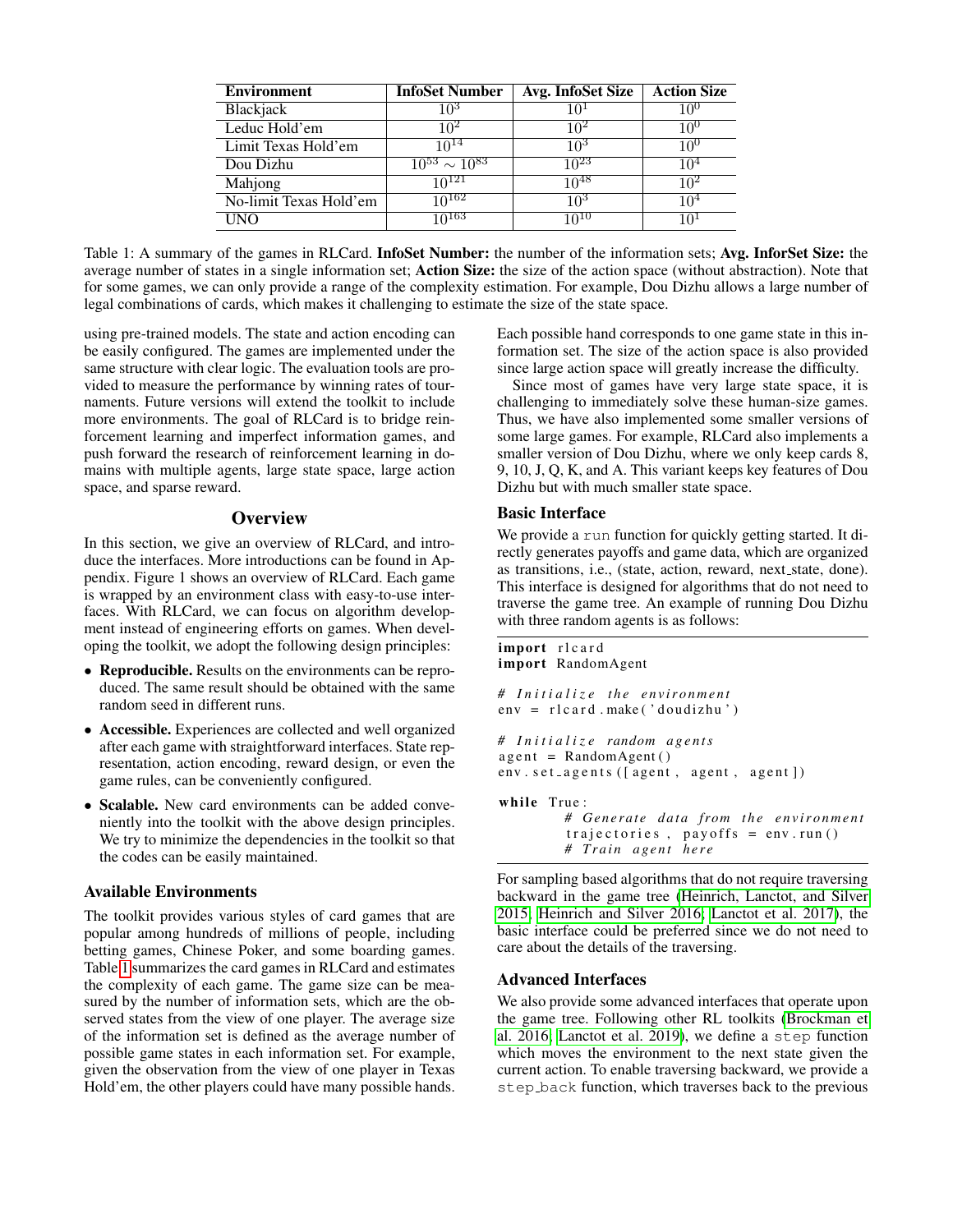<span id="page-2-0"></span>

Figure 2: Learning curves on the card environments in terms of the performance against random agents. X-axis represents the total steps taken in the environment. Y-axis is the reward achieved by playing against random agents.

state. Note that the action of the current player will lead to the observation of the next player, and the current player can observe her next state only after all other players have chosen their actions. Thus, users need to be careful with step and step back since the next state is "delayed".

Note that the deign of step and step back is similar to traditional tree-based interface. Specifically, step is corresponding to accessing child node, and step would access the parent node. This design enables flexible node visiting strategies of the game tree, such as external sampling MC-CFR [\(Lanctot et al. 2009\)](#page-4-8).

#### Evaluation

This section conducts experiments to evaluate the toolkit. We mainly focus on the following two questions: (1) How the state-of-the-art reinforcement learning algorithms perform on the introduced environments? (2) How many computation resources are required to generate game data?

#### Training Agents on Environments

We apply Deep Q-Network (DQN) [\(Silver et al. 2016\)](#page-4-9), Neural Fictitious Self-Play (NFSP) [\(Heinrich and Silver 2016\)](#page-4-4), and Counterfactual Regret Minimization (CFR) [\(Zinkevich](#page-4-10) [et al. 2008\)](#page-4-10) to the environments. These algorithms belong to different categories. DQN is a standard single-agent reinforcement learning algorithm, NFSP is a deep reinforcement learning approach for extensive games with imperfect information, and CFR is a standard regret minimization method for extensive imperfect information games. For DQN, we fix other players as random agents so that DQN agent can be trained in single-agent setting. We only test CFR on Leduc Hold'em since it is computationally expensive, requiring complete traversal of the game tree. Blackjack is only tested by DQN because it is a single-agent environment.

To evaluate the agents is non-trivial. The performance of imperfect information game is usually measured by exploitablity [\(Zinkevich et al. 2008;](#page-4-10) [Johanson et al. 2011\)](#page-4-11), which searches for the best response against the trained policy. However, it is computationally expensive to obtain the best response for the large environments in the toolkit since it relies on traversal of the game tree. Thus, we evaluate the performance based on winning rates. In this paper, we adopt two methods to empirically evaluate the performance. First, we report the winning rates of the agents against random agents. Second, we compare the agents with tournaments. In our experiments, the hyperparameters are lightly tuned. For DQN, the memory size is selected in {2000, 100000}, the discount factor is set to 0.99, Adam optimizer is applied with learning rate 0.00005, and the network structure is MLP with size 10-10 128-128, 512-512 or 512-1024- 2048-1024-512 based on the size of the state and action space. For NFSP, the anticipatory parameter is chosen from  ${0.1, 0.5}$ . Memory size for supervised learning and reinforcement learning are  $10^6$  and  $3 \times 10^4$ , respectively.

Results against random agents. The learning curves in terms of the performance against random agents are shown in Figure [2.](#page-2-0) The rewards of the agents are obtained through competitions against random agents. Specifically, the rewards of betting games (Leduc Hold'em, Limit Texas Hold'em, No-limit Texas Holdem) are defined as the average winning big blinds per hand. The rewards of the other games are obtained directly from the winning rates. In Dou Dizhu, players are in different roles (landlord and peasants). We fix the role of the agent as the landlord in evaluation.

We make two observations. First, all the algorithms have similar results against random agents. DQN is slightly better than NFSP on Texas Hold'em and UNO, while NFSP is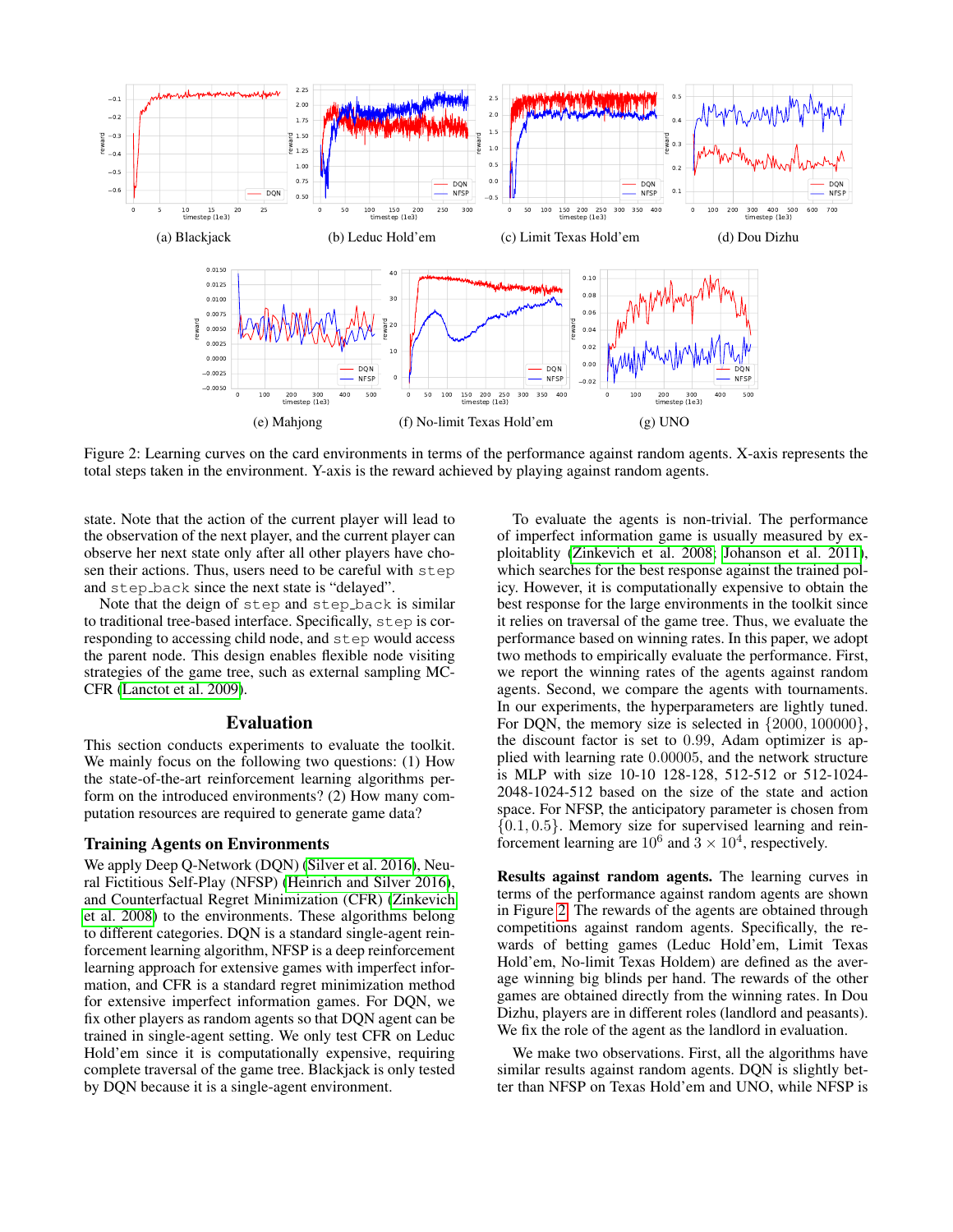<span id="page-3-1"></span>

|                        | $\times 1$ |                      | $\times 4$ |                      | $\times 8$ |                      | $\times 16$ |                      |
|------------------------|------------|----------------------|------------|----------------------|------------|----------------------|-------------|----------------------|
|                        | total      | per step             | total      | per step             | total      | per step             | total       | per step             |
| Blackjack              | 156.1      | $1.1 \times 10^{-4}$ | 45.6       | $3.3 \times 10^{-5}$ | 23.0       | $1.7 \times 10^{-5}$ | 12.8        | $9.3 \times 10^{-6}$ |
| Leduc Hold'em          | 204.6      | $8.0 \times 10^{-5}$ | 58.7       | $2.3 \times 10^{-5}$ | 28.7       | $1.1 \times 10^{-5}$ | 17.9        | $7.0 \times 10^{-6}$ |
| Limit Texas Hold'em    | 324.6      | $1.1 \times 10^{-4}$ | 83.3       | $2.8 \times 10^{-5}$ | 45.9       | $1.6 \times 10^{-5}$ | 24.6        | $8.3 \times 10^{-6}$ |
| Dou Dizhu              | 87270.8    | $1.4 \times 10^{-3}$ | 22894.3    | $3.6 \times 10^{-4}$ | 12753.9    | $2.0 \times 10^{-4}$ | 7275.9      | $1.1 \times 10^{-4}$ |
| Mahjong                | 74786.0    | $8.1 \times 10^{-4}$ | 20825.9    | $2.3 \times 10^{-4}$ | 11059.7    | $1.2 \times 10^{-4}$ | 6169.6      | $6.7\times10^{-5}$   |
| No-limit Texas Hold'em | 597.7      | $1.4 \times 10^{-4}$ | 160.6      | $3.7 \times 10^{-5}$ | 81.9       | $1.9 \times 10^{-5}$ | 48.4        | $1.1 \times 10^{-5}$ |
| <b>UNO</b>             | 4952.9     | $1.1 \times 10^{-4}$ | 1366.0     | $3.0 \times 10^{-5}$ | 696.5      | $1.5 \times 10^{-5}$ | 440.7       | $9.5 \times 10^{-6}$ |

Table 2: Running time in seconds of 1, 000, 000 games with random agents, under one process and multiple processes. Per step: the running time divided by the number of performed timesteps.

<span id="page-3-0"></span>

| <b>Tournament</b>            | <b>NFSP</b> | <b>DON</b> |
|------------------------------|-------------|------------|
| Leduc Hold'em                | 1.0691      | $-1.0691$  |
| Limit Texas Hold'em          | $-0.0308$   | 0.0308     |
| Dou Dizhu with NFSP landlord | 0.7049      | 0.2951     |
| Dou Dizhu with DQN landlord  | 0.7303      | 0.2697     |
| Mahjong                      | $-0.0090$   | $-0.0104$  |
| No-limit Texas Hold'em       | 9.5610      | $-9.5610$  |
| <b>INO</b>                   | -0.0428     | 0.0428     |

Table 3: Average payoffs of NFSP and DQN by playing 10, 000 games. For Dou Dizhu, we switch roles of landlord and peasants and report the results separately. For Mahjong, two DQN agents and two NFSP agents randomly choose seats in each game, and the averaged results are reported.

slightly better than DQN on Leduc Hold'em and Dou Dizhu. It is reasonable for DQN to achieve this result since DQN is trained to exploit the random agents. Second, NFSP and DQN are highly unstable in large games. Specifically, they only achieve minor improvements during the learning process on UNO, Mahjong and Dou Dizhu. These games are challenging due to their large state/action space and sparse reward. We believe there is a lot of room for improvement. More efforts are needed to study how we can stably train reinforcement learning agents in these large environments.

Tournament results. We report the average payoffs the agents achieved when playing against each other. The results between NFSP and DQN are shown in Table [3.](#page-3-0) We observe that NFSP is stronger than DQN on most of the environments. We also compare CFR with NFSP and DQN on Leduc Hold'em. CRF achieves better performance, winning 0.0776 and 1.2493 against NFSP and DQN, respectively.

Discussion We further analyze the trained agents. We find that the DQN agents play very aggressively in betting games. For example, in Leduc Hold'em environment, DQN agent tend to choose "raise" or "call" in almost every decision. Interestingly, this naive strategy works well when the opponent is a random agent since the random agent may easily choose "fold" so that that the DQN policy can win. However, DQN policy may be highly exploitable since one can easily find its weaknesses. Thus, performance against random agents can only be a way to get a sense of whether the agent is improving on the environment, but is NOT enough to be used to evaluate algorithms. For large games, we recommend evaluating algorithms by playing against existing models. To benchmark the evaluation, we will develop rulebased agents and stronger pre-trained models in the future.

### Running Time Analysis

We evaluate the efficiency of the implemented environments by running self-play on the games with random agents. Specifically, we report the running time in seconds of 1, 000, 000 games using a single process and multiple processes. Since Dou Dizhu, UNO and Mahjong have long sequences in one game, we additionally report a normalized version of running time, i.e., the average running time per timestep. Our experiments are conducted on a server with 24 Intel(R) Xeon(R) Silver 4116 CPU @2.10GHz processors and 64.0 GB memory. Each experiment is run  $\overline{3}$  times with different random seeds. The average running time in seconds is reported in Table [2.](#page-3-1) We observe that all the environments achieve higher throughputs with more processors.

# Related work

There are a few open-source reinforcement learning libraries, most of which focus on single-agent environments [\(Brockman et al. 2016;](#page-4-6) [Duan et al. 2016;](#page-4-12) [Shi et al.](#page-4-13) [2019\)](#page-4-13). Recently, there have been some projects that support multi-agent environments [\(Vinyals et al. 2017;](#page-4-14) [Zheng](#page-4-15) [et al. 2018;](#page-4-15) [Juliani et al. 2018;](#page-4-16) [Suarez et al. 2019\)](#page-4-17). However, they do not support card game environments. A contemporary framework OpenSpiel [\(Lanctot et al. 2019\)](#page-4-7) provides a large collection of games, including several simple card games. Our toolkit is specifically designed for card games with straightforward interfaces, supporting various styles of card games that are not included in existing toolkits.

The most popular techniques for solving poker games in literature are Counterfactual Regret Minimization (CFR) [\(Zinkevich et al. 2008\)](#page-4-10) and its variants [\(Brown](#page-4-18) [et al. 2018\)](#page-4-18). Achievements have been made on betting games such as Texas Hold'em (Moravčík et al. 2017; [Brown and Sandholm 2017\)](#page-4-20). However, CFR is computationally expensive, since it relies on complete traversal of the game tree, and is infeasible for games with large state space such as Dou Dizhu [\(Jiang et al. 2019\)](#page-4-21).

Recent studies show that reinforcement learning strategies can perform well in betting games [\(Heinrich, Lanctot, and](#page-4-3) [Silver 2015;](#page-4-3) [Heinrich and Silver 2016;](#page-4-4) [Lanctot et al. 2017\)](#page-4-5), and achieve satisfactory performance in Dou Dizhu [\(Jiang et](#page-4-21) [al. 2019\)](#page-4-21). The inspiring results and the flexibility of RL offer the opportunity to explore deep reinforcement learning in more difficult card games with large state and action space.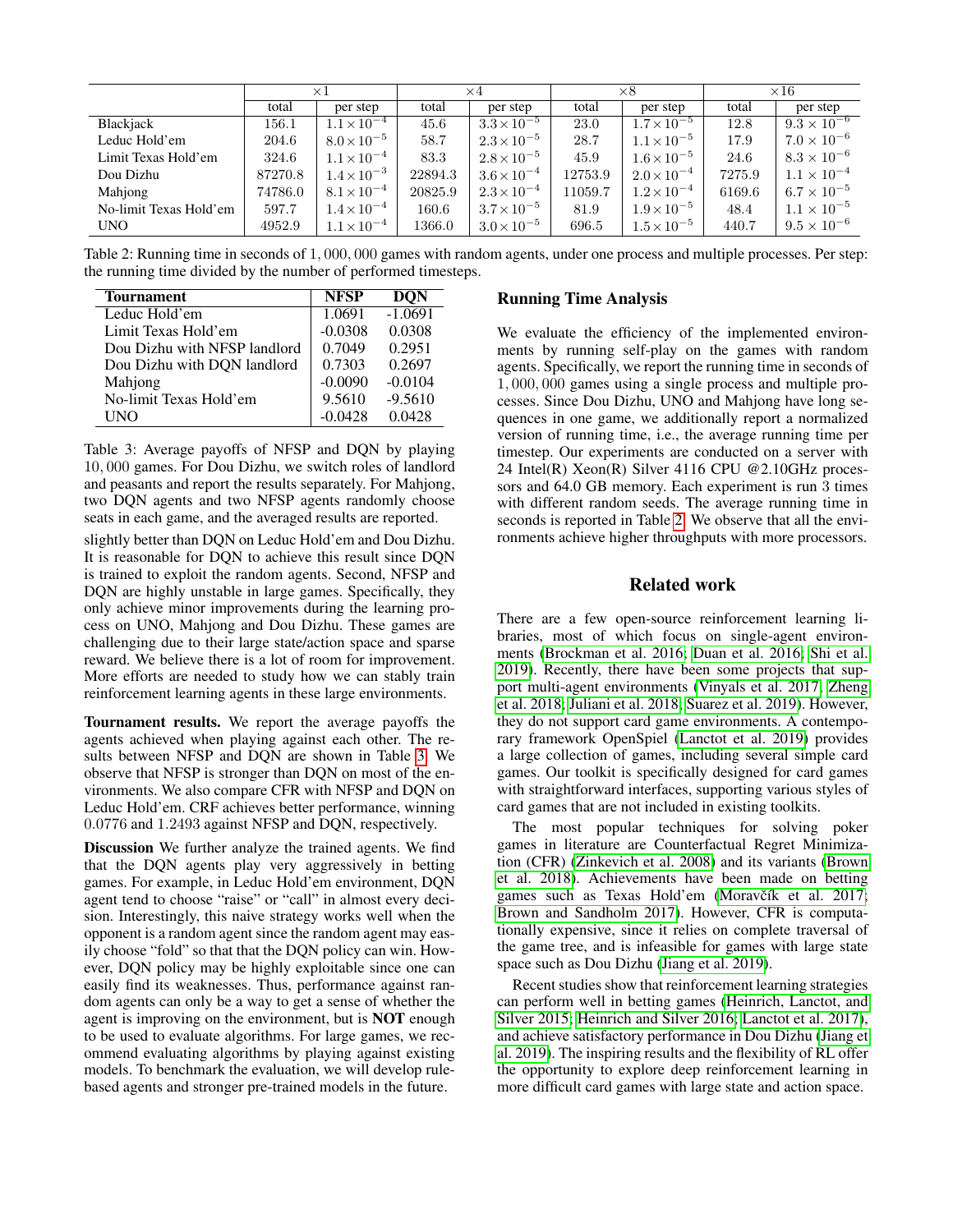# Conclusions and Future Directions

In this paper, we introduce RLCard, an open-source toolkit for reinforcement learning research in card games. RLCard supports multiple challenging card environments wrapped with common and easy-to-use interfaces. In the future, we plan to enhance the toolkit in several aspects. First, in order to benchmark the evaluation, we would like to design rulebased agents and provide more pre-trained models for evaluation. Second, we plan to develop visualization and analysis tools for the environments. Third, we will further accelerate the environments with more efficient implementations. Last, we will include more interesting games and more algorithms to enrich the toolkit.

### Acknowledgements

We would like to thank JJ World Network Technology Co., LTD for the generous support.

#### References

- <span id="page-4-6"></span>[Brockman et al. 2016] Brockman, G.; Cheung, V.; Pettersson, L.; Schneider, J.; Schulman, J.; Tang, J.; and Zaremba, W. 2016. Openai gym. *arXiv preprint arXiv:1606.01540*.
- <span id="page-4-20"></span>[Brown and Sandholm 2017] Brown, N., and Sandholm, T. 2017. Safe and nested subgame solving for imperfectinformation games. In *Advances in neural information processing systems*.
- <span id="page-4-18"></span>[Brown et al. 2018] Brown, N.; Lerer, A.; Gross, S.; and Sandholm, T. 2018. Deep counterfactual regret minimization. *arXiv preprint arXiv:1811.00164*.
- <span id="page-4-12"></span>[Duan et al. 2016] Duan, Y.; Chen, X.; Houthooft, R.; Schulman, J.; and Abbeel, P. 2016. Benchmarking deep reinforcement learning for continuous control. In *International Conference on Machine Learning*.
- <span id="page-4-4"></span>[Heinrich and Silver 2016] Heinrich, J., and Silver, D. 2016. Deep reinforcement learning from self-play in imperfectinformation games. *arXiv preprint arXiv:1603.01121*.
- <span id="page-4-3"></span>[Heinrich, Lanctot, and Silver 2015] Heinrich, J.; Lanctot, M.; and Silver, D. 2015. Fictitious self-play in extensiveform games. In *International Conference on Machine Learning*.
- <span id="page-4-21"></span>[Jiang et al. 2019] Jiang, Q.; Li, K.; Du, B.; Chen, H.; and Fang, H. 2019. Deltadou: Expert-level doudizhu ai through self-play. In *Proceedings of the Twenty-Eighth International Joint Conference on Artificial Intelligence*.
- <span id="page-4-11"></span>[Johanson et al. 2011] Johanson, M.; Waugh, K.; Bowling, M.; and Zinkevich, M. 2011. Accelerating best response calculation in large extensive games. In *Twenty-Second International Joint Conference on Artificial Intelligence*.
- <span id="page-4-16"></span>[Juliani et al. 2018] Juliani, A.; Berges, V.-P.; Vckay, E.; Gao, Y.; Henry, H.; Mattar, M.; and Lange, D. 2018. Unity: A general platform for intelligent agents. *arXiv preprint arXiv:1809.02627*.
- <span id="page-4-8"></span>[Lanctot et al. 2009] Lanctot, M.; Waugh, K.; Zinkevich, M.; and Bowling, M. 2009. Monte carlo sampling for regret minimization in extensive games. In *Advances in neural information processing systems*.

<span id="page-4-5"></span>[Lanctot et al. 2017] Lanctot, M.; Zambaldi, V.; Gruslys, A.; Lazaridou, A.; Tuyls, K.; Pérolat, J.; Silver, D.; and Graepel, T. 2017. A unified game-theoretic approach to multiagent reinforcement learning. In *Advances in Neural Information Processing Systems*.

<span id="page-4-7"></span>[Lanctot et al. 2019] Lanctot, M.; Lockhart, E.; Lespiau, J.- B.; Zambaldi, V.; Upadhyay, S.; Pérolat, J.; Srinivasan, S.; Timbers, F.; Tuyls, K.; Omidshafiei, S.; Hennes, D.; Morrill, D.; Muller, P.; Ewalds, T.; Faulkner, R.; Kramár, J.; Vylder, B. D.; Saeta, B.; Bradbury, J.; Ding, D.; Borgeaud, S.; Lai, M.; Schrittwieser, J.; Anthony, T.; Hughes, E.; Danihelka, I.; and Ryan-Davis, J. 2019. Openspiel: A framework for reinforcement learning in games.

- <span id="page-4-2"></span>[Lillicrap et al. 2015] Lillicrap, T. P.; Hunt, J. J.; Pritzel, A.; Heess, N.; Erez, T.; Tassa, Y.; Silver, D.; and Wierstra, D. 2015. Continuous control with deep reinforcement learning. *arXiv preprint arXiv:1509.02971*.
- <span id="page-4-0"></span>[Mnih et al. 2015] Mnih, V.; Kavukcuoglu, K.; Silver, D.; Rusu, A. A.; Veness, J.; Bellemare, M. G.; Graves, A.; Riedmiller, M.; Fidjeland, A. K.; Ostrovski, G.; et al. 2015. Human-level control through deep reinforcement learning. *Nature* 518(7540):529.
- <span id="page-4-19"></span>[Moravčík et al. 2017] Moravčík, M.; Schmid, M.; Burch, N.; Lisỳ, V.; Morrill, D.; Bard, N.; Davis, T.; Waugh, K.; Johanson, M.; and Bowling, M. 2017. Deepstack: Expertlevel artificial intelligence in heads-up no-limit poker. *Science* 356(6337):508–513.
- <span id="page-4-13"></span>[Shi et al. 2019] Shi, J.-C.; Yu, Y.; Da, Q.; Chen, S.-Y.; and Zeng, A.-X. 2019. Virtual-taobao: Virtualizing real-world online retail environment for reinforcement learning. In *Proceedings of the AAAI Conference on Artificial Intelligence*.
- <span id="page-4-9"></span>[Silver et al. 2016] Silver, D.; Huang, A.; Maddison, C. J.; Guez, A.; Sifre, L.; Van Den Driessche, G.; Schrittwieser, J.; Antonoglou, I.; Panneershelvam, V.; Lanctot, M.; et al. 2016. Mastering the game of go with deep neural networks and tree search. *Nature* 529(7587):484.
- <span id="page-4-1"></span>[Silver et al. 2017] Silver, D.; Schrittwieser, J.; Simonyan, K.; Antonoglou, I.; Huang, A.; Guez, A.; Hubert, T.; Baker, L.; Lai, M.; Bolton, A.; et al. 2017. Mastering the game of go without human knowledge. *Nature* 550(7676):354.
- <span id="page-4-17"></span>[Suarez et al. 2019] Suarez, J.; Du, Y.; Isola, P.; and Mordatch, I. 2019. Neural mmo: A massively multiagent game environment for training and evaluating intelligent agents. *arXiv preprint arXiv:1903.00784*.
- <span id="page-4-14"></span>[Vinyals et al. 2017] Vinyals, O.; Ewalds, T.; Bartunov, S.; Georgiev, P.; Vezhnevets, A. S.; Yeo, M.; Makhzani, A.; Küttler, H.; Agapiou, J.; Schrittwieser, J.; et al. 2017. Starcraft ii: A new challenge for reinforcement learning. *arXiv preprint arXiv:1708.04782*.
- <span id="page-4-15"></span>[Zheng et al. 2018] Zheng, L.; Yang, J.; Cai, H.; Zhou, M.; Zhang, W.; Wang, J.; and Yu, Y. 2018. Magent: A manyagent reinforcement learning platform for artificial collective intelligence. In *Thirty-Second AAAI Conference on Artificial Intelligence*.
- <span id="page-4-10"></span>[Zinkevich et al. 2008] Zinkevich, M.; Johanson, M.; Bowling, M.; and Piccione, C. 2008. Regret minimization in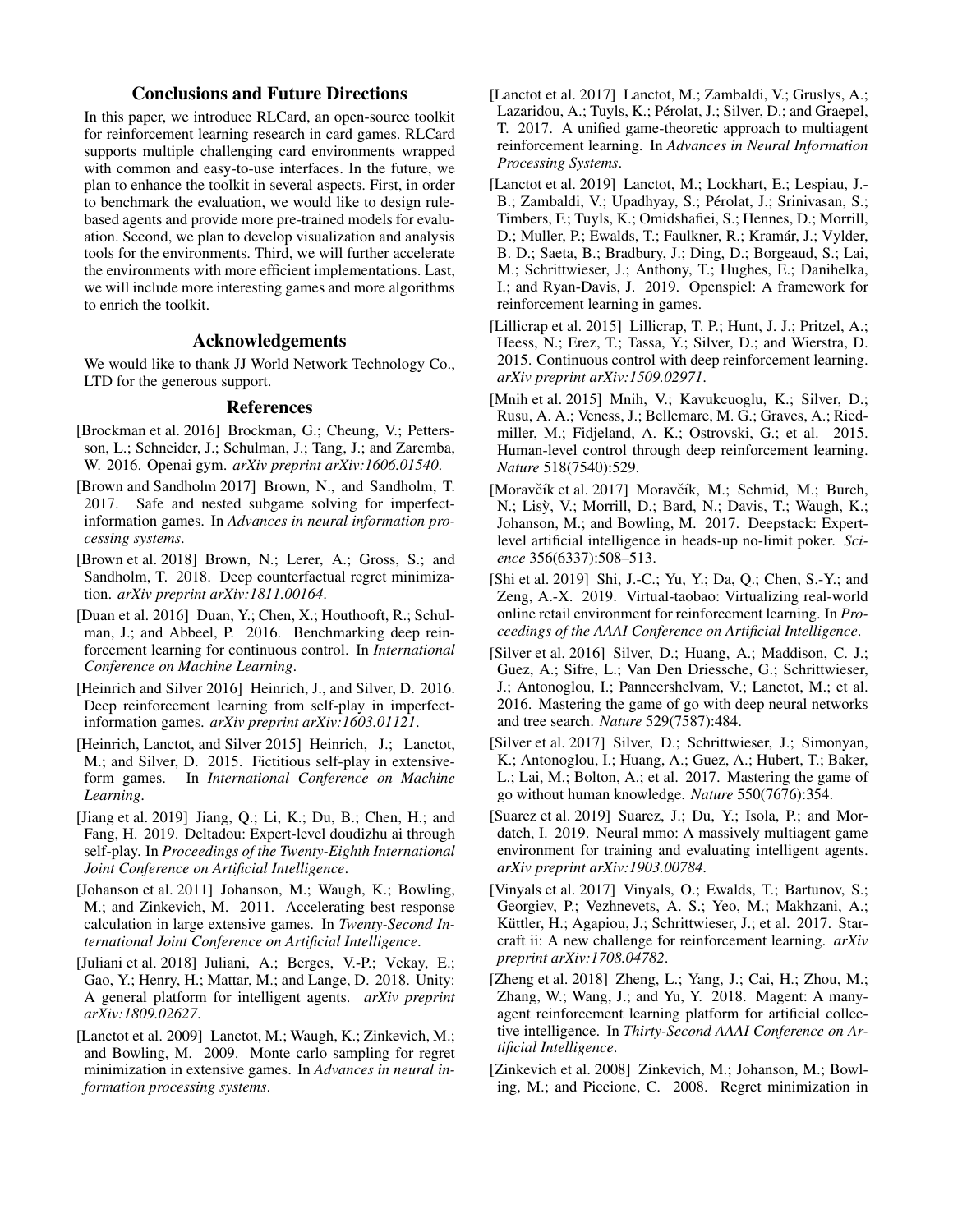games with incomplete information. In *Advances in neural information processing systems*.

<span id="page-5-0"></span>[Zoph and Le 2016] Zoph, B., and Le, Q. V. 2016. Neural architecture search with reinforcement learning. *arXiv preprint arXiv:1611.01578*.

# Appendix

### Game Design

Card games are usually played following similar procedures. We design several abstract base classes which are implemented in the specific games. In the toolkit, some common concepts are abstracted and defined as follows:

- Player. The person who plays the game. Each game is usually played by multiple players.
- Game. A game is a complete sequence starting from one of the non-terminal states to a terminal state. At the end of a game, each player will receive a payoff.
- Round. A round is a part of the sequence of a game. Most card games can be naturally divided into multiple rounds. For instance, Texas Hold'em consists of four rounds of betting. In Doudi Zhu a round is finished when two consecutive players pass.
- Dealer. Card games usually require shuffling and allocating a deck of cards to players. Dealer is responsible for deck management.
- Judger. A judger is responsible for making major decisions in a round or at the end of a game. For example, the next player in UNO is decided based on the type of the last card. In Texas Hold'em, the payoff is determined in the end of a game.

The games in the toolkit are implemented by associating a class with each of the above concepts. The common design principle makes the game logic easy to follow and understand. Other card games are usually compatible with the above structure so that can be easily added to the toolkit.

### Environment Interfaces

This section briefly introduces the interfaces of the toolkit. We describe state representation, action encoding, and how we can modify them to customize the environments. After that, we show how to generate data with multiple processes. Finally, we introduce a single-agent interface, where the other players are simulated by pre-trained or rule-based models. More documents and examples can be found at the Github repository.

State Representation State is defined as all the information that can be observed from the view of one player in a specific timestep of the game. In the toolkit, each state is a dictionary consisting of two values. The first value is a list of legal actions. The second value is observation. There are various ways to encode the observation. For Blackjack, we directly use the player's score and the dealer's score as a representation. For other games in the toolkit, we encode the observed cards into several card planes. For example, in Dou Dizhu, the input of the policy is a matrix of 6 card planes, including the current hand, the union of the other two players' hands, the recent three actions, and the union of all the played cards.

Action Encoding The specific actions in a game are all encoded into action indices, which are positive integers starting from 0. Each action index corresponds to exactly one action in the game. The legal actions are also represented as a list of action indices. At each step, an agent should choose one of the action indices (i.e., integer values) among the legal actions instead of specific actions (such as "hit" or "stand" in Blackjack).

For some large games, action abstraction is adopted to reduce the action space. For example, Dou Dizhu suffers from the combinatorial explosion of the action space with more than  $3 \times 10^4$  actions, where any trio, plane or quad can be combined with any individual card or pair (kicker). To reduce the action space, we only encode the major part of a combination and use rules to decide the kicker. In this way, the action space of Dou Dizhu is reduced to 309.

Customization In addition to the default state and action encoding, our design enables customization of state representation, action encoding, reward design, and even the game rules.

Each game is wrapped by an Env class, in which we can rewrite some key functions to customize the environments. The function of extract\_state is to convert the original game state into representation. The function of decode action is to map action indices to actions. One can implement his own abstraction of the actions by modifying this function. The function of  $get$ -payoffs will return the payoffs of the players in the end of the game. For each game, we provide a default setting for each of the above components. Users are encouraged to customize these settings to achieve better performance.

The parameters of each game can also be adjusted. For example, one can change the number of players or the fixed raise in Limit Texas Hold'em by modifying \_\_init\_function of the LimitholdemGame class. In this way, we may adjust the difficulty of the games for our purposes and design algorithms step by step.

Parallel Training The toolkit supports generating game data with multiple processes. Running in parallel will greatly accelerate the training in large environments. Specifically, we create duplicate environments in initialization. Then each worker will copy the model parameters from the main process, generate game data in a duplicate of the environment, and send the data to the main process. The main process will collect all the data to train the agent on either CPU or GPU. Example implementations of training agents with multiple processes can be found at the Github repository.

Single-Agent Interfaces We provide interfaces to explore training single-agent reinforcement learning agents in card games. Specifically, we develop pre-trained or rule-based models to simulate other players so that the games essentially become single-agent environments from the view of one player. These single-agent environments are also challenging since they have large state and action space, and sparse reward. In the future, we plan to use different levels of simulating models to create environments with vari